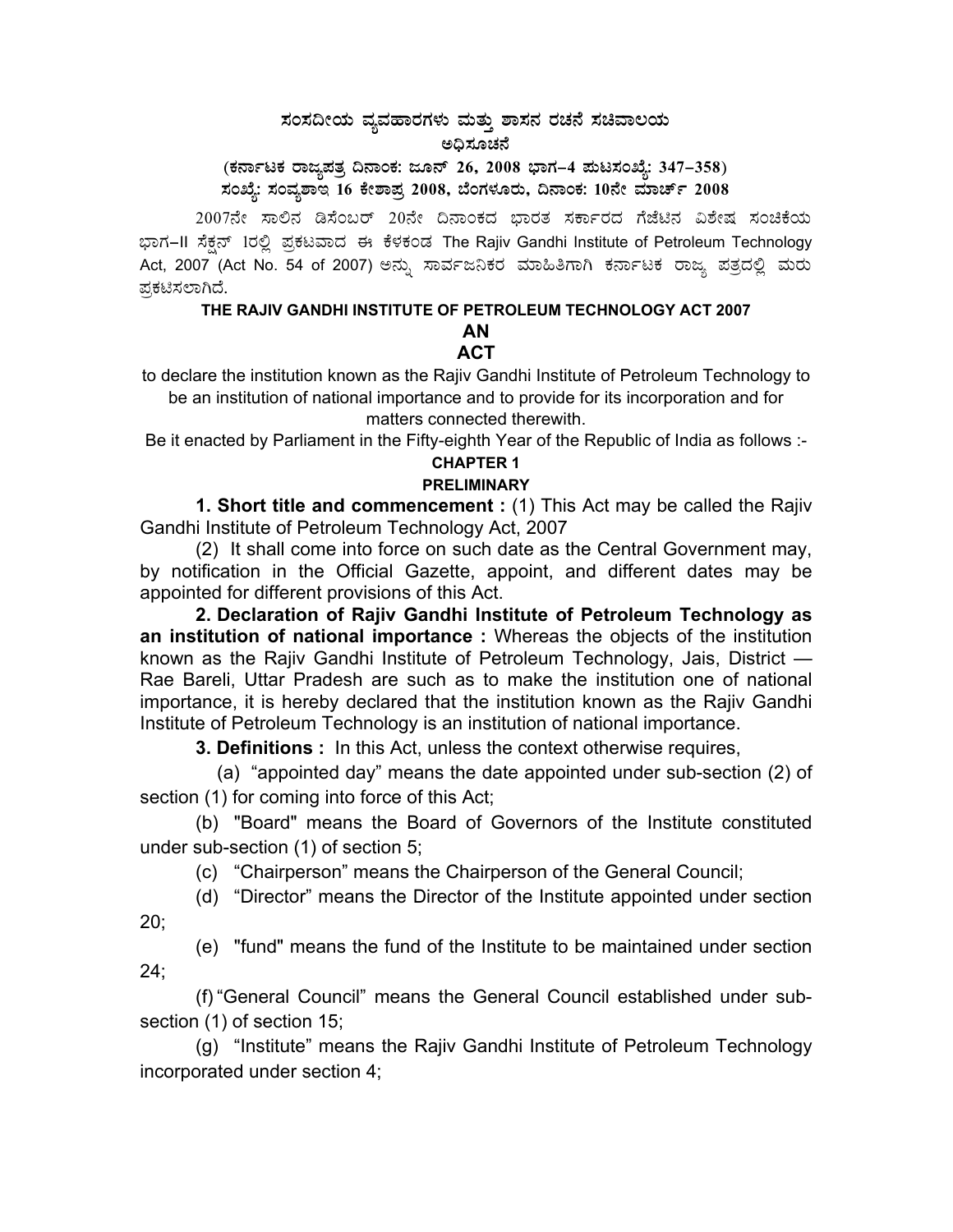(h) "President" means the President of the Board appointed under clause (a) of sub-section (1) of section 5;

(i) "Registrar" means the Registrar of the Institute referred to in section 21;

(j) "Senate" means the Senate of the Institute referred to in section 17;

 (k) "Society" means the Rajiv Gandhi Institute of Petroleum Technology Society, Jais District— Rae Bareli, Uttar Pradesh registered under the Societies Registration Act, 1860; (21 of 1860) and

 (l) "Statutes" and "Ordinances" mean, respectively, the Statutes and Ordinances of the Institute made under this Act.

### **CHAPTER II**

### **THE IINSTITUTE**

 **4. Incorporation of Institute :** The Rajiv Gandhi Institute of Petroleum Technology shall be a body corporate having perpetual succession and a common seal with power. subject to the provisions of this Act. to acquire, hold and dispose of property and to contract, and shall, by that name, sue and be sued.

 **5. Constitution of Board of Governors :** (1) With effect from such date as the Central Government may, by notification in the Official Gazette, appoint, there shall be constituted by the Central Government for the purposes of this Act, a Board to be known as the Board of Governors consisting of the following members, namely:—

 (a) the President to be appointed by the Central Government in such manner as may be provided by the Statutes:

 Provided that the first President shall be appointed by the Central Government on such terms and conditions as it deems fit, for a period not exceeding six months from the date the first Statutes comes into force.

(b) the Director of the Institute, ex officio;

 (c) two persons from the Board of Directors of the promoting companies to be nominated by the Central Government.

**Explanation.-** For the purposes of this clause, promoting companies mean those companies contributing to the endowment fund referred to in section 25;

 (d) one Professor of the Indian Institute of Technology, Kanpur to be nominated by the Director of that Institute;

 (e) five eminent experts in the field of petroleum technology covering the entire hydrocarbon value chain having specialised knowledge or operational experience in respect of education, research, engineering and technology to be nominated by the General Council, in consultation with the Director of the Institute;

 (f) two Professors of the Institute to be nominated by the Senate of the Institute; and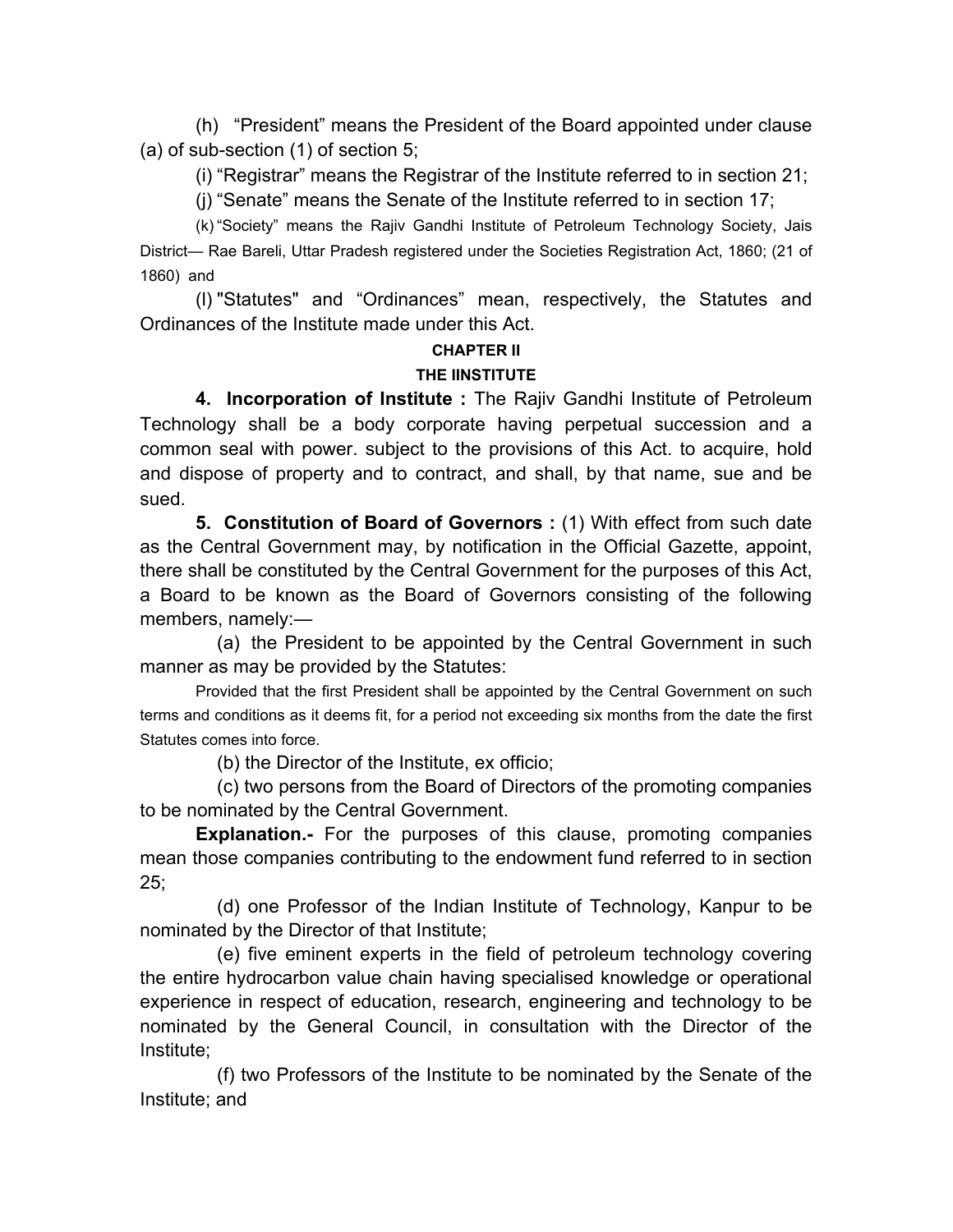(g) one representative of the graduates of the Institute to be nominated by the

Executive Committee of the Alumni Association.

- (2) The Registrar of the Institute shall act as the Secretary of the Board.
- (3) The Board shall ordinarily meet four times during a calendar year.

 **6. Term of office of, vacancies among, and allowances payable to members of Board :** (1) Save as otherwise provided in this section, the term of office of the President or any other member of the Board, other than ex officio members shall be three years from the date of his appointment or nomination thereto.

 (2) An ex officio member shall cease to be a member of the Board as soon as he vacates the office by virtue of which he is a member of the Board.

 (3) The term of a member nominated to fill a casual vacancy shall continue for the remainder of the term of the member in whose place he has been nominated.

 (4) Notwithstanding anything contained in this section, an outgoing member shall, unless the Central Government otherwise directs, continue in office until another person is nominated as a member in his place.

 (5) The members of the Board shall be entitled to such allowances, if any, from the Institute, as may be provided for in the Statutes, but no member other than the member referred to in clause (f) of section 5 shall be entitled to any salary.

 **7. Vesting of properties :** On and from the appointed day and subject to the other provisions of this Act, all properties which had vested in the, Society immediately before that day, shall, on and from that day, vest in the Institute.

 **8. Effect of incorporation of Institute :** On and from the appointed day,—

 (a) any reference to the Society in any contract or other instrument shall be deemed as a reference to the Institute;

 (b) all the rights and liabilities of the Society shall be transferred to, and be the rights and liabilities of, the Institute; and

 (c) every person employed by the Society immediately before the appointed day shall hold office or service in the Institute by the same tenure, at the same remuneration and upon the same terms and conditions and with the same rights and privileges as to pension, leave, gratuity, provident fund and other matters as he would have held the same if this Act had not been passed, and shall continue to be so unless and until his employment is terminated or until such tenure, remuneration and terms and conditions are duly altered by the Statutes:

 Provided that if the alteration so made is not acceptable to such employee, his employment may be terminated by the Institute in accordance with the terms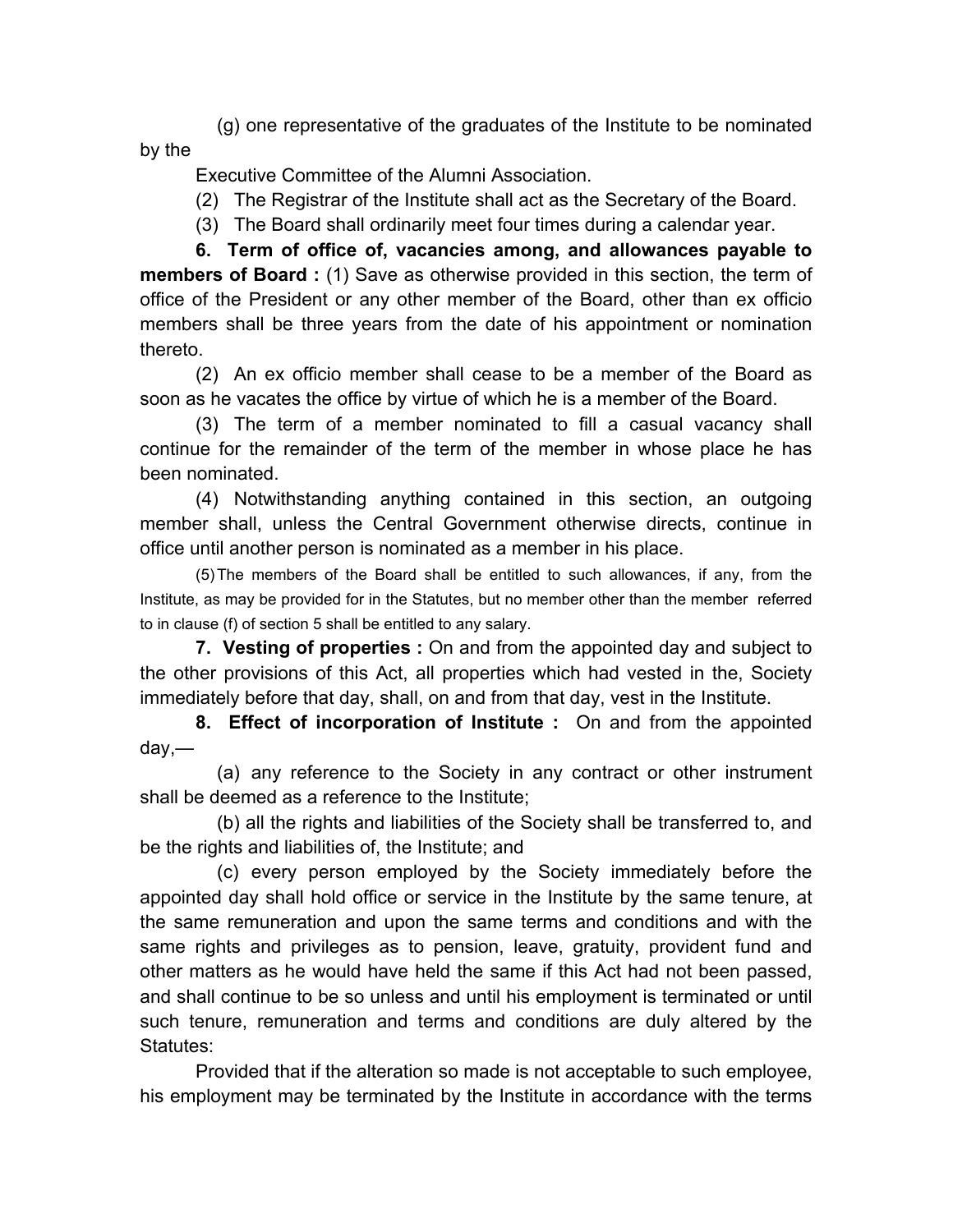of the contract with the employee or, if no provision is made therein in this behalf, on payment to him by the Institute of compensation equivalent to three months' remuneration in the case of permanent employees and one month's remuneration in the case of other employees.

 **9. Functions of Institute :** The Institute shall perform the following functions, namely:

 (i) nurture and promote quality and excellence in education and research in the area of petroleum and hydrocarbons;

 (ii) provide for programmes and courses of instruction and research leading to the award of the Bachelors, Masters and Doctoral degrees in engineering and technology, management, sciences and arts in the area of petroleum and hydrocarbons;

 (iii) grant, subject to such conditions as the Institute may determine, degrees, diplomas, certificates or other academic distinctions or titles at various academic levels to candidates who have attained the prescribed standard of proficiency as judged on the basis of examination or on any other basis of testing and evaluation and to withdraw any such degrees, diplomas, certificates or other academic distinctions or titles for good and sufficient reasons;

 (iv) confer honorary degrees or other distinctions and to institute and award fellowships; scholarships, exhibitions, prizes and medals;

 (v) lay down standards of admission to the Institute through an examination or any other method of testing and evaluation;

(vi) fix, demand and receive fees and other charges;

 (vii) manage the content, quality, design and continuous evaluation of its academic and research programmes in a manner that earns accreditation of an international stature;

 (viii) promote research and development for the benefit of oil, gas and petrochemical industry through the integration of teaching and research;

 (ix) foster close educational and research interaction through networking with national, regional and international players in the oil, gas and petrochemical industry;

 (x) co-operate with educational and research institutions in any part of the world having objects wholly or partly similar to those of the Institute by exchange of teachers and scholars, conduct of joint research, undertaking sponsored research and consultancy projects, etc;

 (xi) organise national and international symposia, seminars and conferences in the area of petroleum and hydrocarbons;

 (xii) establish, maintain and manage halls, residences and hostels for students;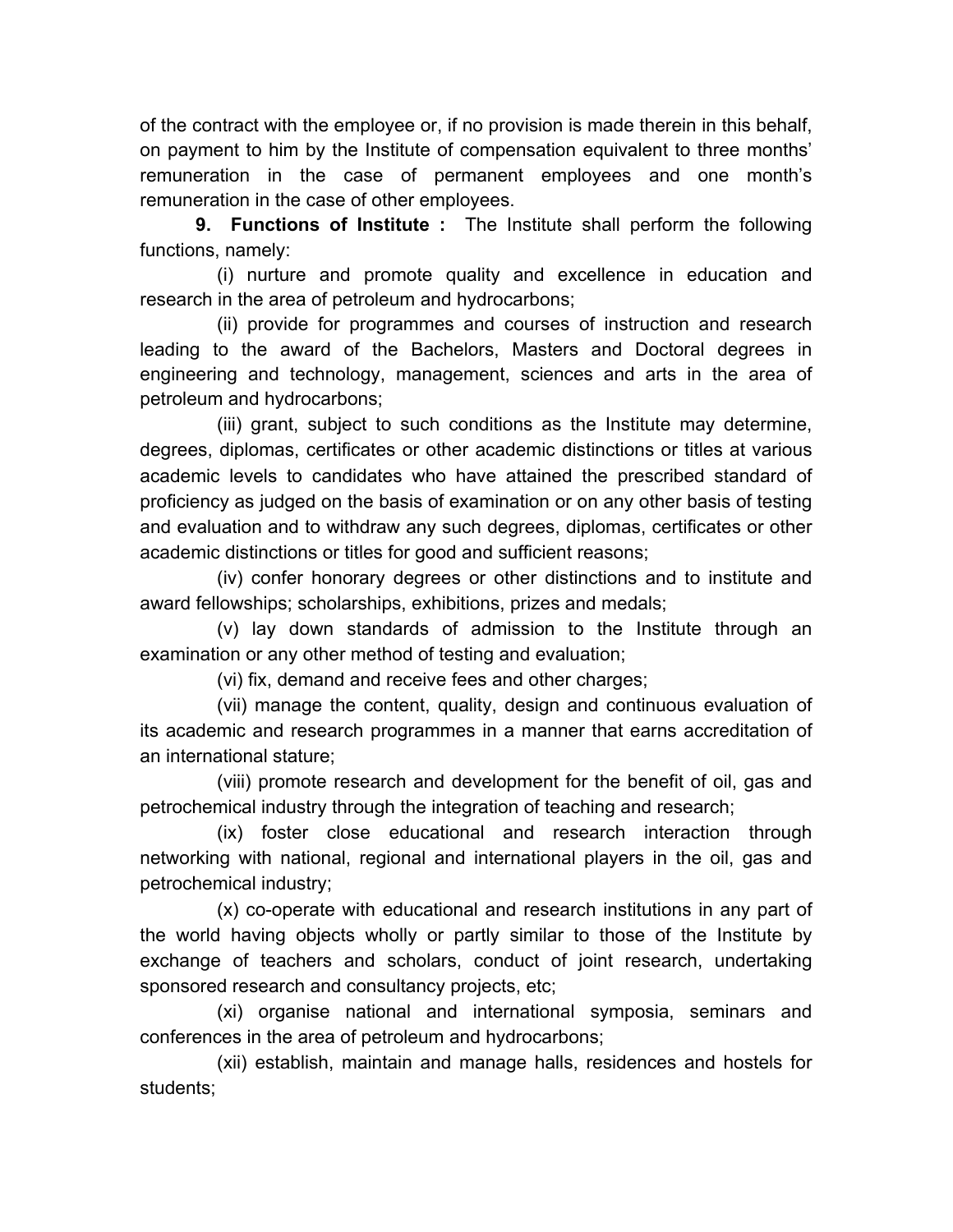(xiii) create academic, administrative, technical and other posts and to make appointments thereto;

 (xiv) lay down conditions of service including a code of conduct for teachers and other categories of employees;

 (xv) supervise, control and regulate the discipline of all categories of employees of the Institute and to make arrangements for promoting their health and general welfare;

 (xvi) supervise and regulate the discipline of students and to make arrangements for promoting their health, general Welfare and cultural and corporate life;

 (xvii) frame Statutes and Ordinances and to alter, modify or rescind the same;

 (xviii) deal with any property belonging to or vested in the Institute in such manner as the Institute may deem fit for advancing its objects;

 (xix) receive gifts, grants, donations or benefactions from the Central and State Governments and to receive bequests, donations, grants and transfers of movable or immovable properties from testators, donors, transferors, alumni, industry or any other person;

 (xx) borrow money for the purposes of the Institute with or without security of the property of the Institute;

 (xxi) integrate new technology in the classroom to encourage studentcentric learning strategies and the development of an attitude for learning;

 (xxii) develop and maintain an information resource centre of print and non-print knowledge resources in the field of petroleum sector covering the entire hydrocarbon value chain as well as other related areas of science and technology;

 (xxiii) provide for further education to the working professionals and other employees of the Institute in the advanced areas of technology relating to oil, gas and complete hydrocarbon value chain; and

 (xxiv) do all things, not specifically covered above, as may be necessary, incidental or conducive to the attainment of all or any of the objects of the Institute.

 **10. Powers of Board :** (1) Subject to the provisions of this Act, the Board shall be responsible for the general superintendence, direction and control of the affairs of the Institute and shall exercise all the powers not otherwise provided for by this Act, the Statutes and the Ordinances, and shall have the power to review the acts of the Senate.

 (2) Without prejudice to the provisions of sub-section (1), the Board shall—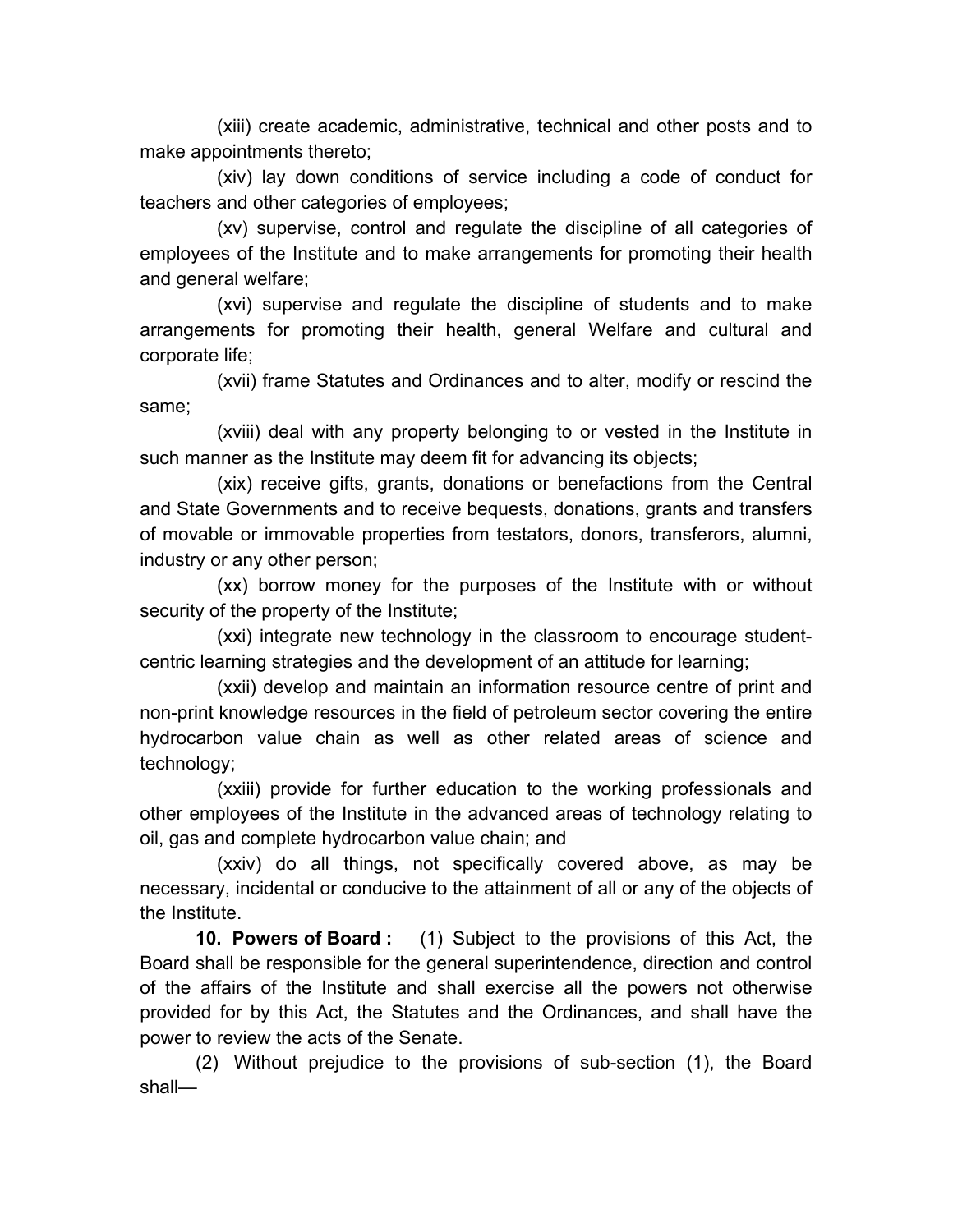(a) take decisions on questions of policy relating to the administration and working of the Institute;

 (b) lay down policy regarding the duration of the courses, nomenclature of the degrees and other distinctions to be conferred by the Institute;

 (c) institute courses of study and to lay down standards of proficiency and other academic distinctions in respect of the courses offered by the Institute;

 (d) lay down policy regarding the cadre structure, qualification, the method of recruitment and conditions of service of the teaching and research faculty as well as other employees of the Institute;

(e) guide resource mobilisation of the Institute and to lay down policies for investment;

 (f) consider and approve proposals for taking loans for purposes of the Institute with or without security of the property of the Institute

(g) frame Statutes and to alter, modify or rescind the same;

 (h) consider and pass resolutions on the annual report, the annual accounts and the budget estimates of the Institute for the next financial year as it thinks fit together with a statement of its development plans; and

 (i) do all such things as may be necessary, incidental or conducive -to the attainment of all or any of the aforesaid powers.

 (3) The Board shall have the power to appoint such committees as it considers necessary for the exercise of its powers and the performance of its duties under this Act.

 (4) The Board shall have the power to establish campus and academic centres at any place within or outside India:

 Provided that no campus or academic centre shall be established outside India without prior approval of the Central Government.

 (5) Notwithstanding anything contained in section 4, the Board shall not dispose of in any manner, any immovable property of the institute without prior approval of the Central Government.

 (6) The Board may, through a specific resolution to this effect, delegate any of its powers and duties to the President, Director, any officer or any authority of the Institute subject to reserving the right to review the action that may be taken under such delegated authority.

 **11. Institute to be open to all races, creeds and classes :** (1) The Institute shall be open to persons of either sex and of whatever race, creed, caste or class, and no test or condition shall be imposed as to religious belief or profession in admitting students, appointing teachers or employees or in any other connection whatsoever.

 (2) No bequest, donation or transfer of any property shall be accepted by the Institute which in the opinion of the Board involves conditions or obligations opposed to the spirit and object of this section.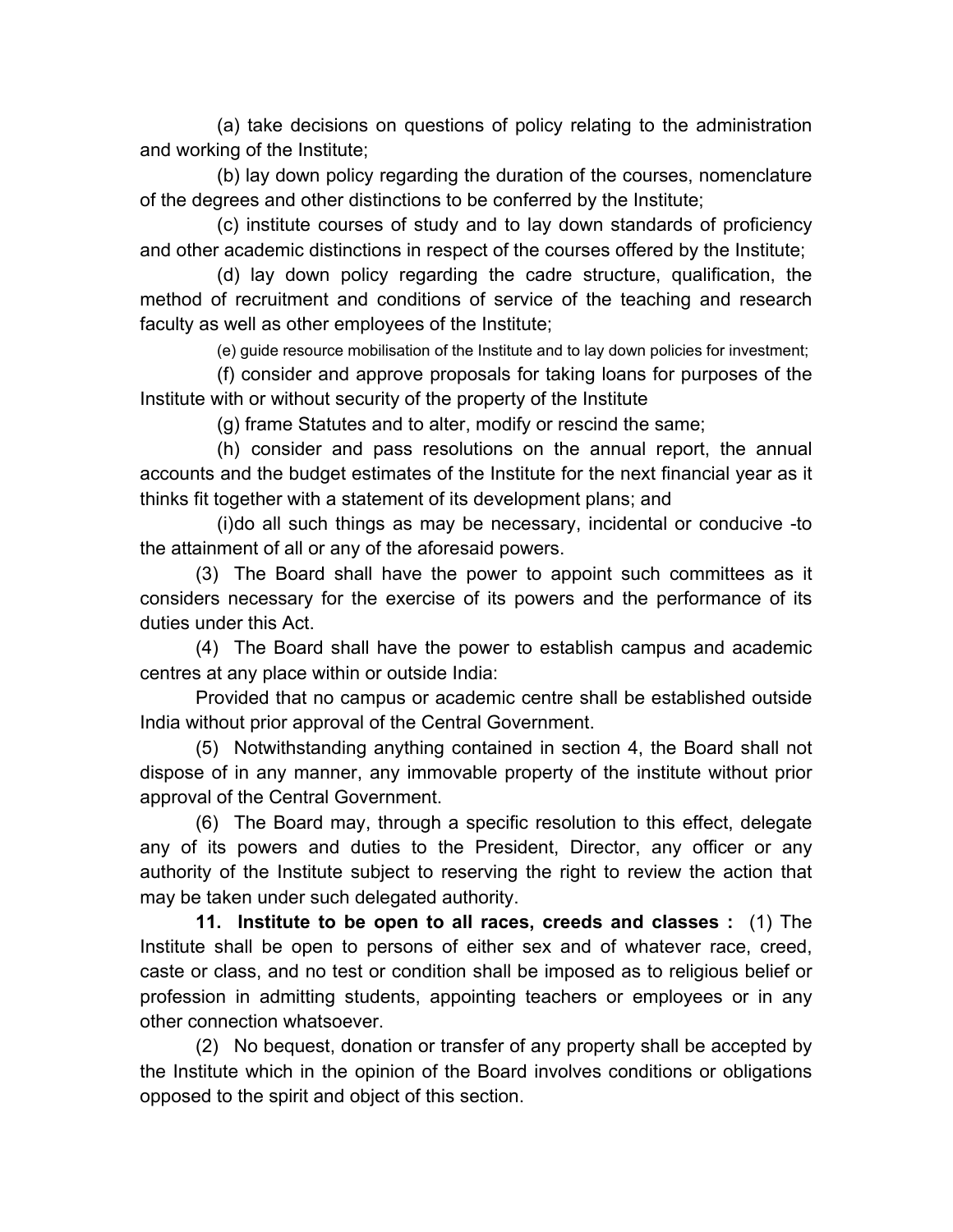**12. Teaching at the Institute :** All teaching and other academic activities at the Institute shall be conducted by or in the name of the Institute in accordance with the Statutes and the Ordinances made in this behalf.

 **13. Visitor :** (1) The President of India shall be the Visitor of the Institute.

 (2) The Visitor may appoint one or more persons to review the work and progress of the institute and to hold inquiries into the affairs thereof and to report thereon in such manner as the Visitor may direct.

 (3) Upon receipt of any such report, the Visitor may take such action and issue such directions as he considers necessary in respect of any of the matters dealt with in the report and the Institute shall be bound to comply with such directions.

 **14. Authorities of Institute :** The following shall be the authorities of the Institute, namely:-

(a) the General Council;

(b) the Board of Governors;

(c) the Senate; and

 (d) such other authorities as may be declared by the Statutes to be the authorities of the Institute.

 **15. Establishment of General Council :** (1) With effect from such date as the Central Government may, by notification in the Official Gazette, appoint, there shall be established, for the purposes of this Act, a body to be known as the General Council.

 (2) The General Council shall consist of the following members, namely:—

 (a) the Secretary, Ministry of Petroleum and Natural Gas in the Central Government, ex officio, who shall be the Chairperson;

(b) the Chairman, Indian Oil Corporation Limited, ex officio;

 (c) the Chairman and Managing Director, Hindustan Petroleum Corporation Limited, ex officio;

 (d) the Chairman and Managing Director, Bharat Petroleum Corporation Limited, ex officio;

 (e) the Chairman and Managing Director, Oil and Natural Gas Corporation, ex officio;

 (f) the Chairman and Managing Director, Gas Authority of India Limited, ex officio;

(g) the Chairman and Managing Director, Oil India Limited, ex officio;

(h) the Director General of Hydrocarbons, ex officio;

(I) the Principal Advisor (Energy), Planning Commission, ex officio;

(j) the Executive Director, Oil Industry Safety Directorate, ex officio;

(k) the Director, Indian Institute of Technology, Kanpur, ex officio;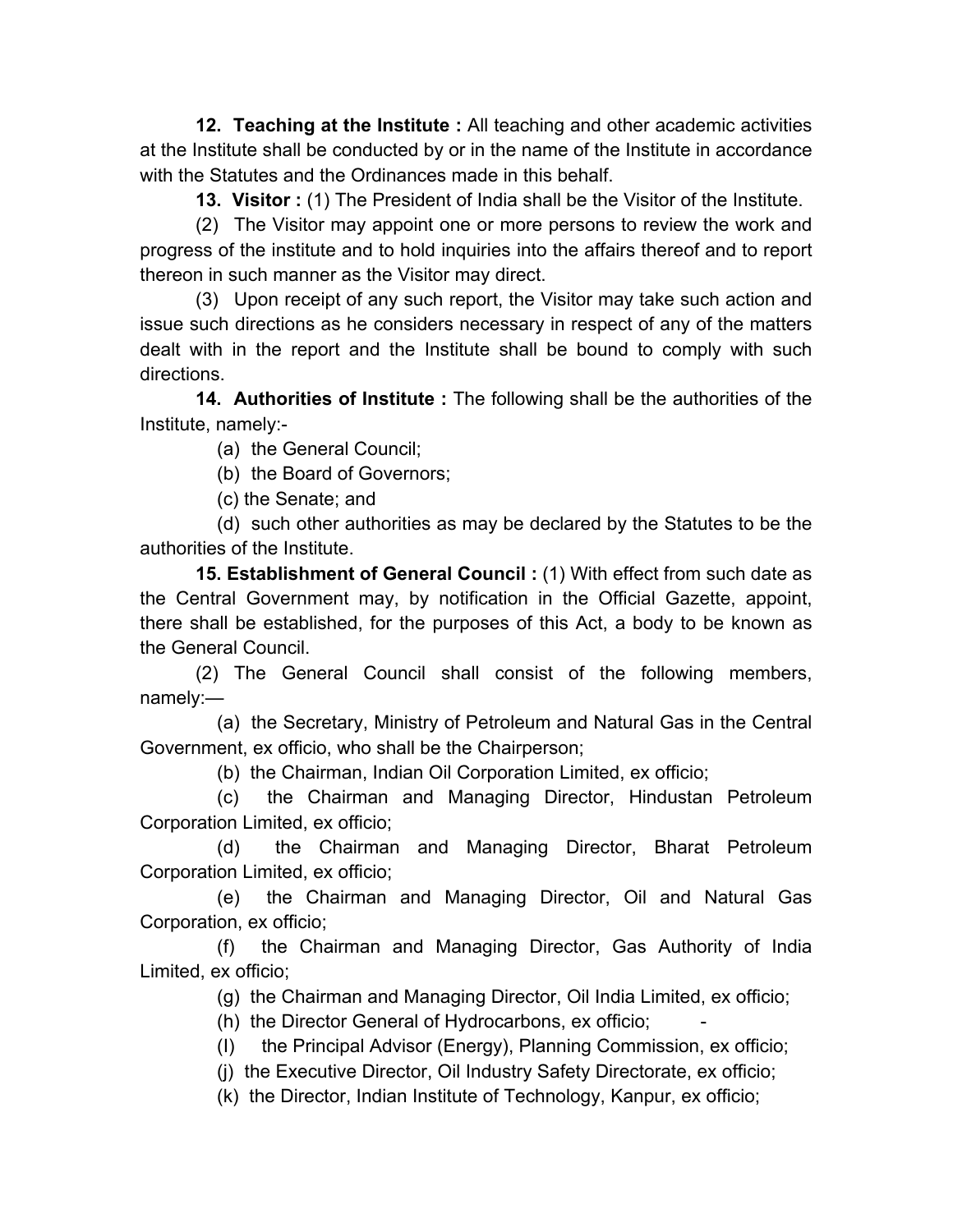(l) the Director, University Institute of Chemical Technology, Mumbai University, ex officio;

(m) the Secretary, Oil Industry Development Board, ex officio;

(n) the President of the Board, ex officio; -

(o) the Director of the Institute, ex officio; and

 (p) persons, not less than two but not exceeding four, representing the private entities in the field of petroleum sector operating in the country, to be nominated by the Chairperson.

 (3) The Registrar of the Institute shall be the ex officio Secretary of the General Council.

 (4) The Chairperson shall have the power to invite any person who is not a member of the General Council to attend its meeting but such invitee shall not be entitled to vote.

 **16. Powers and functions of General Council :** Subject to the provisions of this Act, the General Council shall have the following powers and functions, namely:-

 (a) review from time to time the broad policies and programmes of the institute and to suggest measures for the improvement and development thereof;

 (b) consider the annual statement of accounts including a balancesheet together with the audit report thereto and the observations of the Board of Governors thereon and to suggest improvements in fiscal management of the Institute;

 (c) review and evaluate overall quality and effectiveness of the Institute and to advise measures for improvement of performance and for confidencebuilding between the Institute and its stakeholders;

 (d) provide credibility, aura, connectivity and contacts for the Institute especially with regard to student placement and resource mobilisation; and

 (e) advise the Institute and its Board in respect of the advanced areas of technology in the field of petroleum sector covering the entire hydrocarbon value chain as well as in respect of any other matter that may be referred to it for advice by the Board.

 **17. Senate :** The Senate of the Institute shall be the principal academic body and its composition shall be such as may be provided by the Statutes.

 **18. Functions of Senate :** Subject to the provisions of this Act, the Statutes and the Ordinances, the Senate shall have the control and general regulation, and be responsible for the maintenance of standards of instruction, education and examination in the Institute and shall exercise such other powers and perform such other duties as may be conferred or imposed upon it by the Statutes.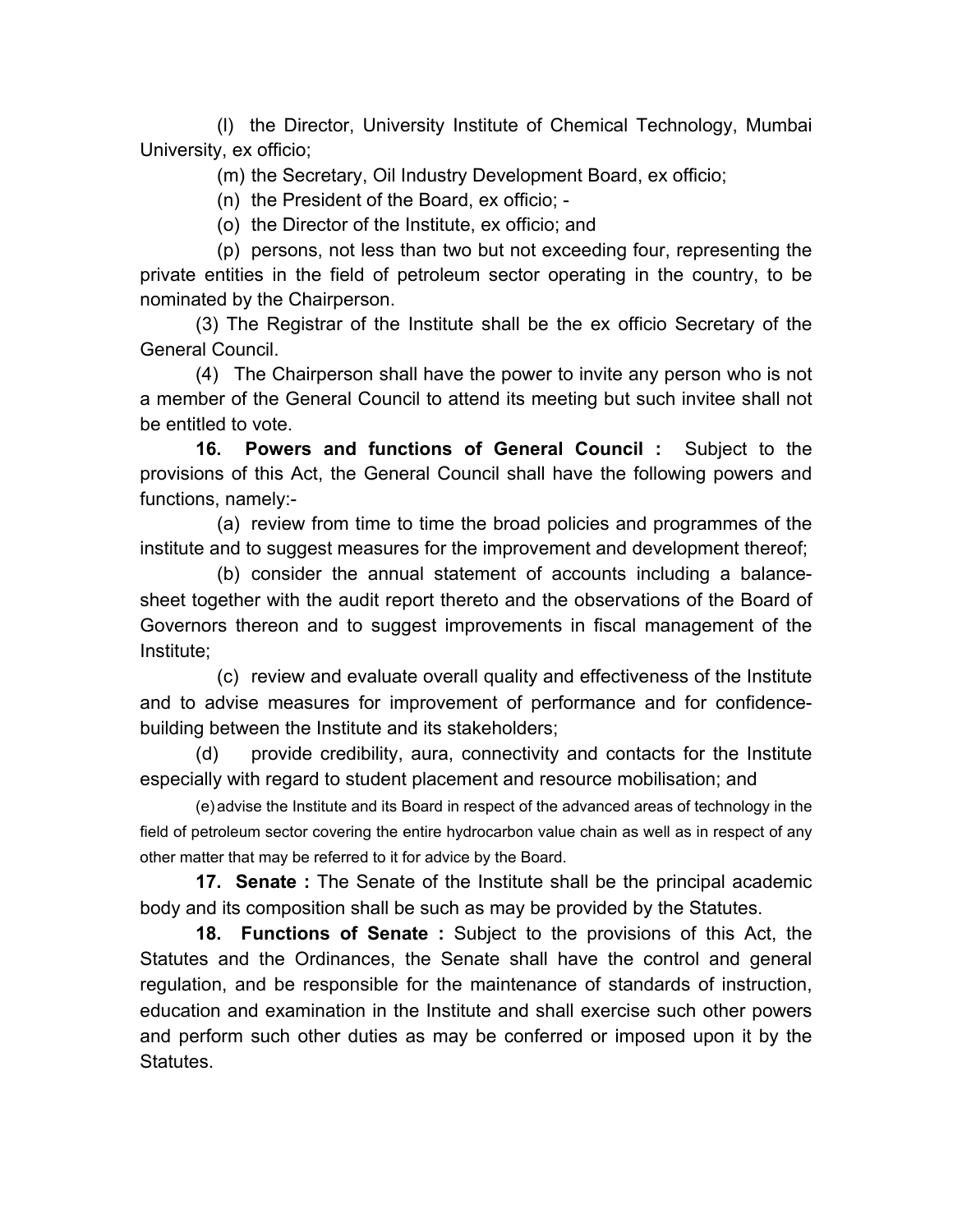**19. President of Board :** (1) The President shall ordinarily preside at the meetings of the Board and at the Convocations of the Institute.–

 (2) It shall be the duty of the President to ensure that the decisions taken by the Board are implemented

 (3) The President shall exercise such other powers and perform such other duties as may be assigned to him by this Act or the Statutes.

 **20. Director :** (1) The Director of the Institute shall be appointed by the Central Government in such manner and on such terms and conditions as may be provided by the Statutes:

 Provided that the first Director shall be appointed by the Central Government on such terms and conditions as it deems fit, for a period not exceeding six months from the date the first Statutes comes into force.

 (2) The Director shall be the principal academic and executive officer of the Institute and shall be responsible for the proper administration and academic performance of the Institute and for imparting of instruction and maintenance of discipline therein.

(3) The Director shall submit annual reports and accounts to the Board.

 (4) The Director shall exercise such other powers and perform such other duties as may be assigned to him by this Act, the Statutes or the Ordinances.

 **21. Registrar :** (1) The Registrar of the Institute shall be appointed in such manner and on such terms and conditions as may be provided by the Statutes and shall be the custodian of records, the common seal, the funds of the Institute and such other property of the Institute as the Board shall commit to his charge.

 (2) The Registrar shall act as the Secretary of the General Council, the Board, the Senate and such committees as may be provided by the Statutes.

 (3) The Registrar shall be responsible to the Director for the proper discharge of his functions.

 (4) The Registrar shall exercise such other powers and perform such other duties as may be assigned to him by this Act, the Statutes or by the Director.

 **22. Powers and duties of other authorities and officers :** The powers and duties of authorities and officers, other than those hereinbefore mentioned, shall be determined by the Statutes.

 **23. Grants by Central Government :** For the purpose of enabling the institute to discharge its functions efficiently under this Act, the Central Government may, after due appropriation made by Parliament by law in this behalf, pay to the institute in each financial year such sums of money and in such manner as it may think fit.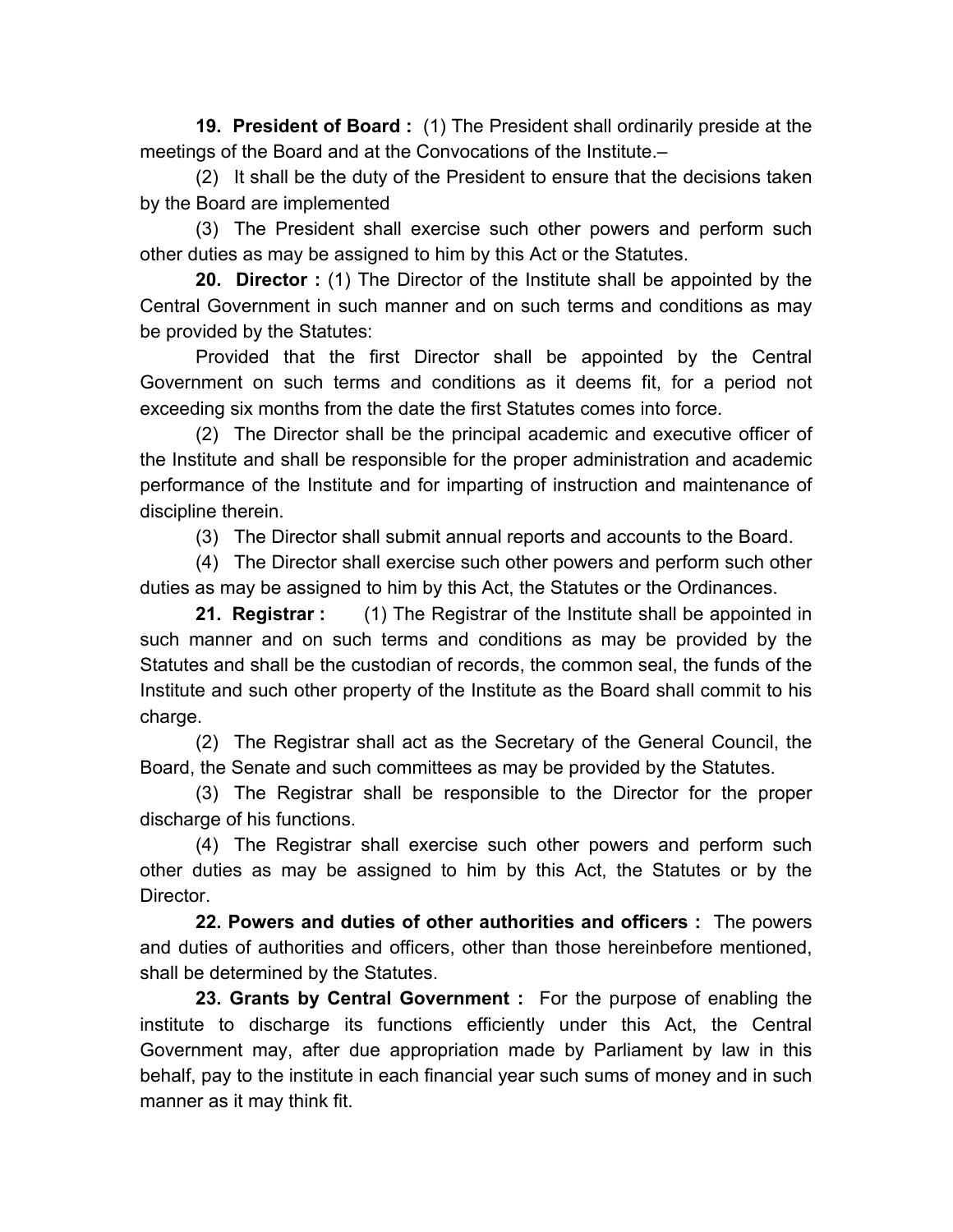**24. Fund of Institute :** (1) The Institute shall maintain a fund to which shall be credited—

(a) all moneys provided by the Central Government;

(b) all fees and other charges;

 (c) all moneys received by the Institute by way of grants, gifts, donations, benefactions, bequests or transfers; and

 (d) all moneys received by the Institute in any other manner or from any other source.

 (2) All moneys credited to the fund shall be deposited in such banks or invested in such manner as may be decided by the Board.

 (3) The fund shall be applied towards meeting the expenses of the Institute including expenses incurred in the exercise of its powers and discharge of its duties under this Act.

 **25. Setting up of endowment fund :** Notwithstanding anything contained in section 24, the Institute may,—

 (a) set up an endowment fund and any other fund for a specified purpose; and

 (b) transfer money from its fund to the endowment fund or any other fund.

 **26. Accounts and audit :** (1) The Institute shall maintain proper accounts and other relevant records and prepare an annual statement of accounts, including the balance-sheet, in such form as may be prescribed by the Central Government in consultation with the Comptroller and Auditor-General of India.

 (2) The accounts of the Institute shall be audited by the Comptroller and Auditor-General of India and any expenditure incurred by him in Connection with such audit shall be payable by the Institute to the Comptroller and Auditor-General of India.

 (3) The Comptroller and Auditor-General of India and any person appointed by him in connection with the audit of the accounts of the Institute shall have the same rights, privileges and authority in connection with such audit as the Comptroller and Auditor-General of India has in connection with the audit of the Government accounts, and, in particular, shall have the right to demand the production of books, accounts, connected vouchers and other documents and papers and to inspect the offices of the Institute.

 (4) The accounts of the Institute as certified by the Comptroller and Auditor-General of India or any other person appointed by him in this behalf together with the audit report thereon shall be forwarded annually to the Central Government and that Government shall cause the same to be laid before cash House of Parliament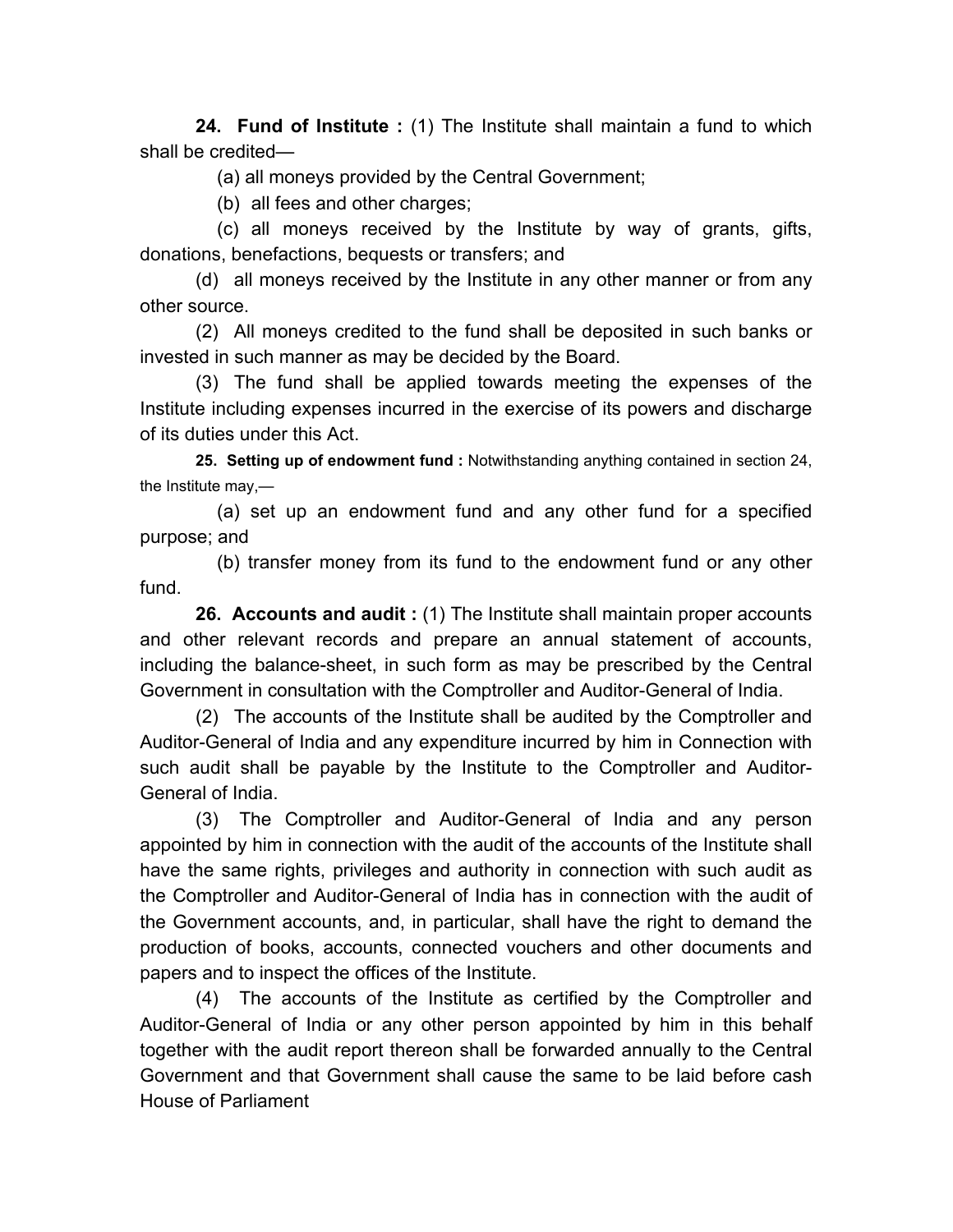**27. Pension and provident fund :** (1) The Institute shall constitute for the benefit of its employees, including the Director, such pension, insurance and provident fund scheme as it deems fit, in such manner and subject to such conditions as may be provided by the Statutes.

 (2) Where any such provident fund has been so constituted, the Central Government may declare that the provisions of the Provident Funds Act, 1925 (19 of 1925) shall apply to such fund as if it were a Government provident fund.

 **28. Appointments:** All appointments of the staff of the Institute, except that of the Director. shall be made in accordance with the procedure laid down in the Statutes,

 (a) by the Board, if the appointment is made on the academic staff in the post of Assistant Professor or above or if the appointment is made on the nonacademic staff in any cadre, the maximum of the pay-scale for which is the same or higher than that of Assistant Professor; and

(b) by the Director, in any other case.

**29. Statutes :** Subject to the provisions of this Act, the Statutes may provide for all or any of the following matters, namely

(a) the formation of departments of teaching and other academic units;

 (b) the institution of fellowships, scholarships, exhibitions, medals and prizes;

 (c) the classification of posts, term of office, method of appointment, powers and duties and other terms and conditions of service of the officers of the Institute including the President, the Director, the Registrar, and such other officers as may be declared as officers of the Institute by the Statutes;

 (d) the classification, the method of appointment and the determination of the terms and conditions of service of officers, teachers and other staff of the Institute;

 (e) the reservation of posts for the Scheduled Castes, the Scheduled Tribes and other categories of persons as may be determined by the Central Government;

 (f) the constitution of pension, insurance and provident funds for the benefit of the officers, teachers and other staff of the Institute;

 (g) the constitution, powers and duties of the other authorities of the Institute referred in clause (d) of section 14;

(h) the delegation of power;

 (i) the code of conduct, disciplinary actions thereto for misconduct including removal from service of employees on account of misconduct and the procedure for appeal against the actions of an officer or authority of the Institute;

(i) the conferment of honorary degrees;

(k) the establishment and maintenance of halls, residences and hostels;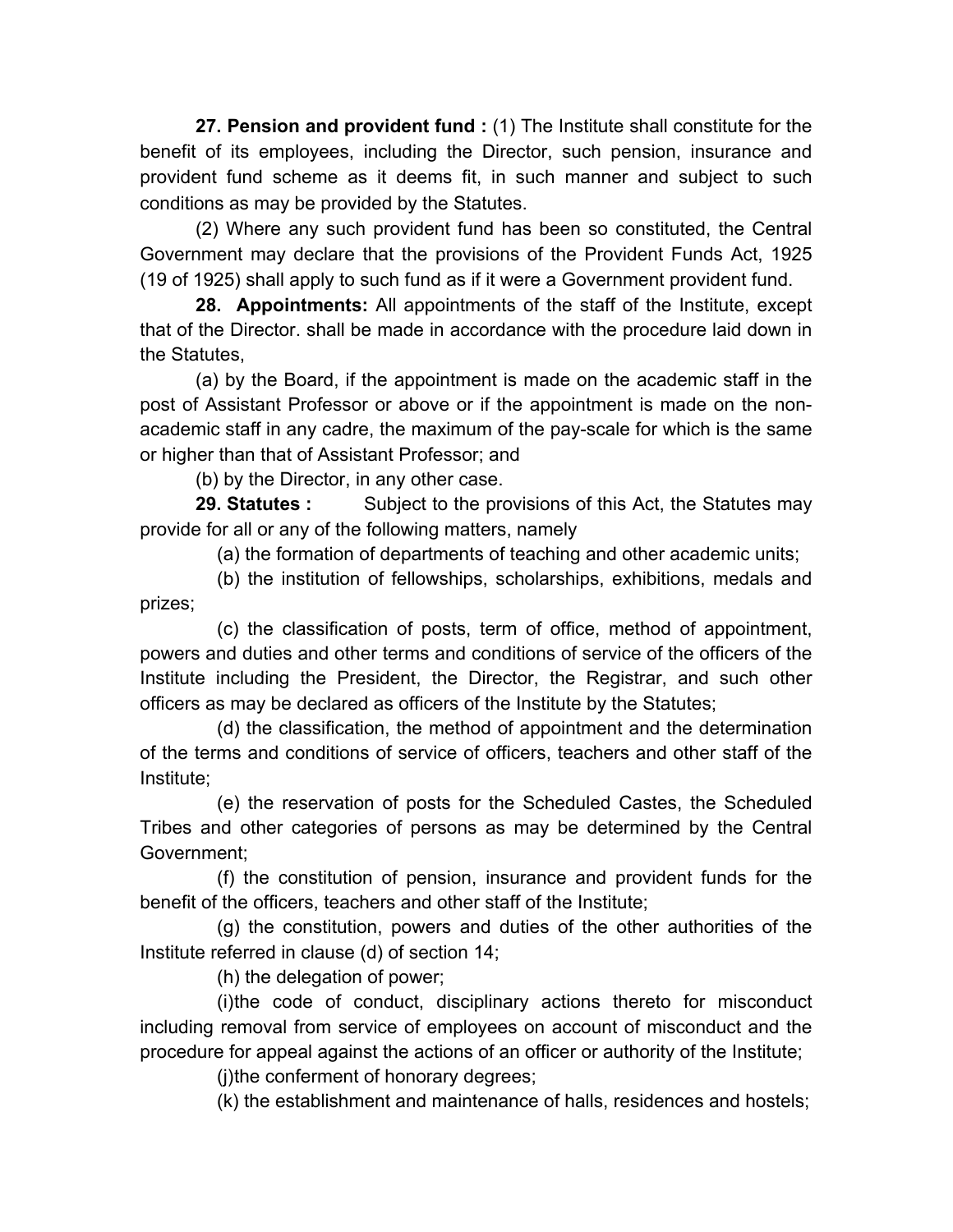(l) the authentication of the orders and decisions of the Board; and

 (m) any other matter which by this Act is to be, or may be, provided by the Statutes.

 **30. Statutes how made :** (1) The first Statutes of the Institute shall be framed by the Central Government and a copy of the same shall be laid, as soon as may be after it is made, before each House of Parliament.

 (2) The Board may, from time to time, make new or additional Statutes or may amend or repeal the Statutes in the manner hereafter in this section provided.

 (3) A new Statute or addition to the Statutes or any amendment or repeal of a Statute shall require the previous approval of the General Council who may assent thereto or with hold assent or remit it to the Board for consideration

 (4) A new Statute or a Statute amending or repealing an existing Statute shall have no validity unless it has been assented to by the General Council.

 **31. Ordinances :** Subject to the provisions of this Act and the Statutes, the Ordinances may provide for all or any of the following matters, namely:—

(a) the admission of the students to the Institute;

 (b) the reservation for the Scheduled Castes, the Scheduled Tribes and other categories of persons;

 (c) the courses of study to be laid down for all degrees, diplomas and certificates of the Institute;

 (d) the conditions under which students shall be admitted to the degree, diploma and certificate courses and to the examinations of the Institute and the eligibility conditions for awarding the same;

 (e) the conditions of award of the fellowships, scholarships, exhibitions, medals and prizes; -

 (f) the conditions and manner of appointment and duties of examining bodies, examiners and moderators;

(g) the conduct of examinations;

(h) the maintenance of discipline among the students of the institute;

(i) the fees to be charged for courses of study at the Institute and for admission to the examinations;

 (j) the conditions of residence of students of the Institute and the levying of the fees for residence in the halls and hostels and of other charges; and

 (k) any other matter which by this Act or the Statutes is to be, or may be, provided for by the Ordinances.

 **32. Ordinances how made :** (1) Save as otherwise provided in this section, Ordinances shall be made by the Senate.

 (2) All Ordinances made by the Senate shall have effect from such date as it may direct, but every Ordinance so made shall be submitted, as soon as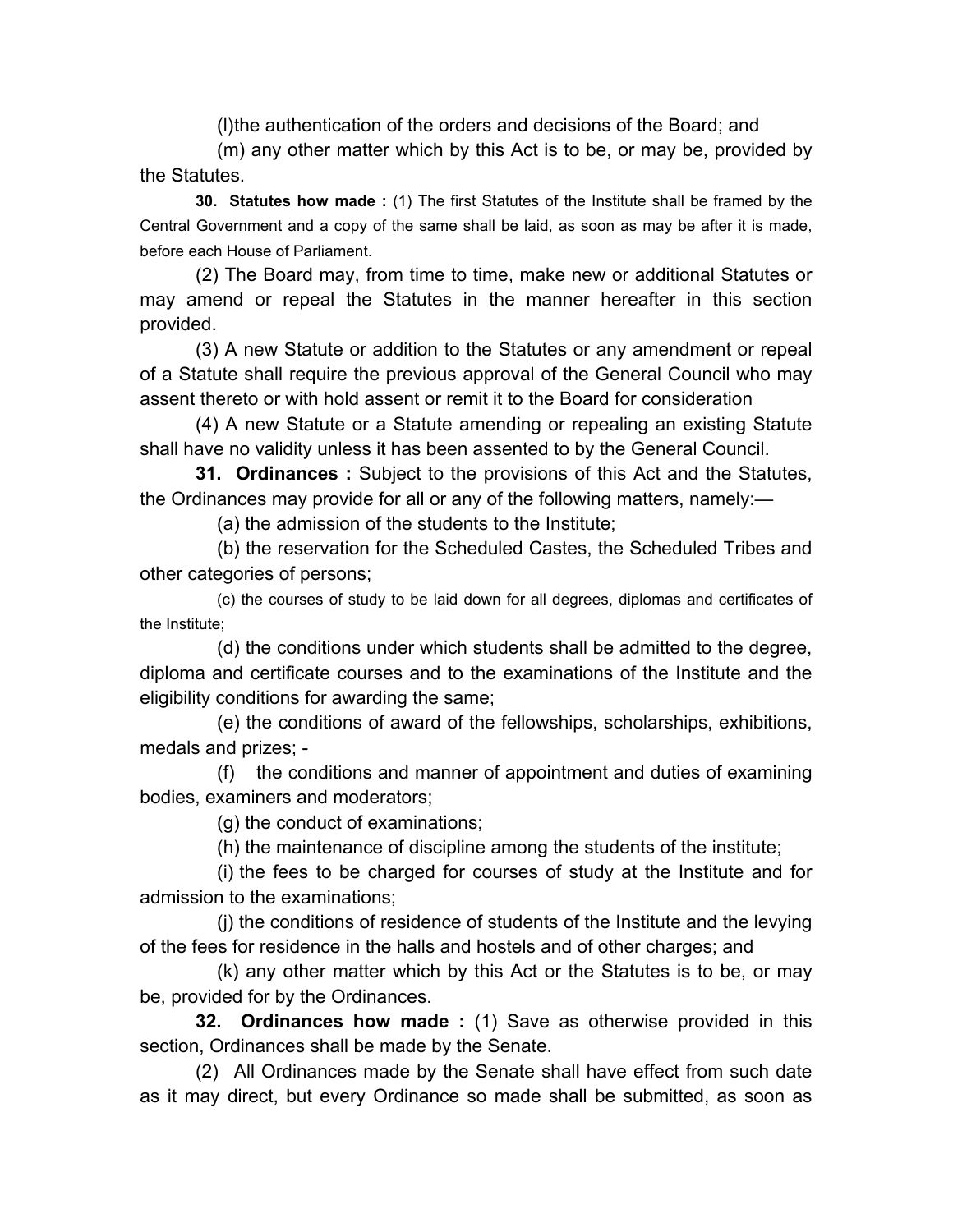may be, to the Board and shall be considered by the Board at its next succeeding meeting.

 (3) The Board shall have power by resolution to modify or cancel any such Ordinance and such Ordinance shall from the date of such resolution stand modified accordingly or cancelled, as the case may be.

 **33. Conduct of business by authorities of Institute :** The authorities of the Institute may have their own rules of procedure, consistent with the provisions of this Act, the Statutes and the Ordinances for the conduct of their own business and that of the committees, if any, appointed by them and not provided for by this Act, the Statutes or the Ordinances.

 **34. Tribunal of Arbitration :** (1) Any dispute arising out of a contract between the Institute and any of its employees shall, at the request of the employee concerned or at the instance of the Institute, be referred to a Tribunal of Arbitration consisting of one member appointed by the Institute, one member nominated by the employee, and an umpire appointed by the Visitor.

(2) The decision of the Tribunal of Arbitration shall be final.

 (3) No Suit or proceeding shall lie in any court in respect of any matter which is required by sub-section (1) to be referred to the Tribunal of Arbitration. –

 (4) The Tribunal of Arbitration shall have power to regulate its own procedure.

 (5) Nothing in any law for the time being in force relating to arbitration shall apply to arbitrations under this section.

## **CHAPTER III**

#### **MISCELLANEOUS**

 **35. Acts and proceedings not to be invalidated by vacancies :** No act of the Institute or the General Council or Board or Senate or any other body set up under this Act or the Statutes, shall be invalid merely by reasons of—

(a) any vacancy in, or defect in the constitution thereof, or

 (b) any defect in the election, nomination or appointment of a person acting as a member thereof, or

(c) any irregularity in its procedure not affecting the merits of the case.

 **36. Grant of degrees, etc., by Institute :** Notwithstanding anything contained in the University Grants Commission Act, 1956 (3 of 1956) or in any other law for the time being in force, the Institute shall have power to grant degrees and other academic distinctions and titles under this Act.

 **37. Sponsored schemes :** Notwithstanding anything in this Act, whenever the Institute receives funds from any Government, the University Grants Commission or any other agency including industry sponsoring a research scheme, a consultancy assignment, a teaching programme or a chaired professorship or a scholarship, to be executed or endowed at the Institute,—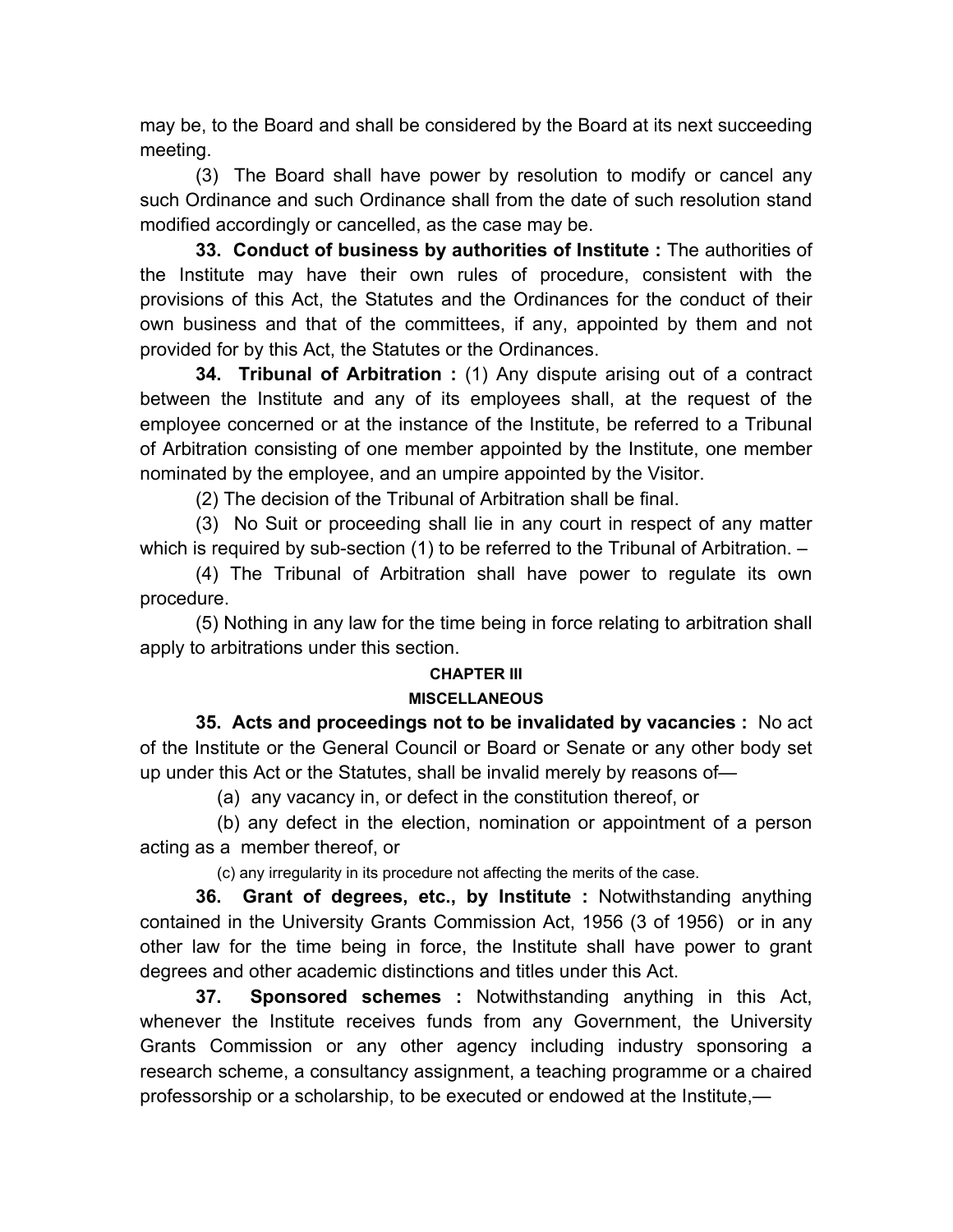(a) the amount received shall be kept by the Institute separately from the fund of the Institute and utilised only for the purpose of the scheme; and

 (b) the staff required to execute the same shall be recruited in accordance with the terms and conditions stipulated by the sponsoring organisation:

 Provided that any money remaining unutilised under clause (a) shall be transferred to the endowment fund created under section 25.

 **38. Power to remove difficulties :** (1) If any difficulty arises in giving effect to the provisions of this Act, the Central Government may, by order published in the Official Gazette, make such provisions or give such directions not inconsistent with the provisions of this Act, as appears to it to be necessary or expedient for removing the difficulty:

 Provided that no such order shall be made after the expiry of two years from the appointed day.

 (2) Every order made under this section shall be laid, as soon as may be after it is made, before each House of Parliament.

 **39. Transitional provisions :** Notwithstanding anything contained in this Act,—

 (a) the Board of Governors of the Society functioning as such immediately before the commencement of this Act shall continue to so function until a new Board is constituted for the Institute under this Act, but on the constitution of a new Board under this Act, the members of the Board holding office before such constitution shall cease to hold office; and –

 (b) until the first Statutes and the Ordinances are made under this Act, the Statutes and the Ordinances of the Rajiv Gandhi Institute of Petroleum Technology Society, or notification as in force, immediately before the commencement of this Act, shall continue to apply to the Institute in so far as they are not inconsistent with the provisions of this Act.

**40. Statutes Ordinances and notifications to be published in the Official Gazette and to be laid before Parliament :** (1) Every Statute and every Ordinance made or notification issued under this Act shall be published in the Official Gazette.

 (2) Every Statute and every Ordinance made or notification issued under this Act shall be laid, as soon as may be after it is-made, before each House of Parliament, while it is in session, for a total period of thirty days which May be comprised in one session or in two or more successive sessions, and if, before the expiry of the session immediately following the session or the successive sessions aforesaid, both Houses agree in making any modification in the Statute, Ordinance or notification or. both Houses agree that the Statute, Ordinance or notification should not be made or issued, the Statute, Ordinance or notification